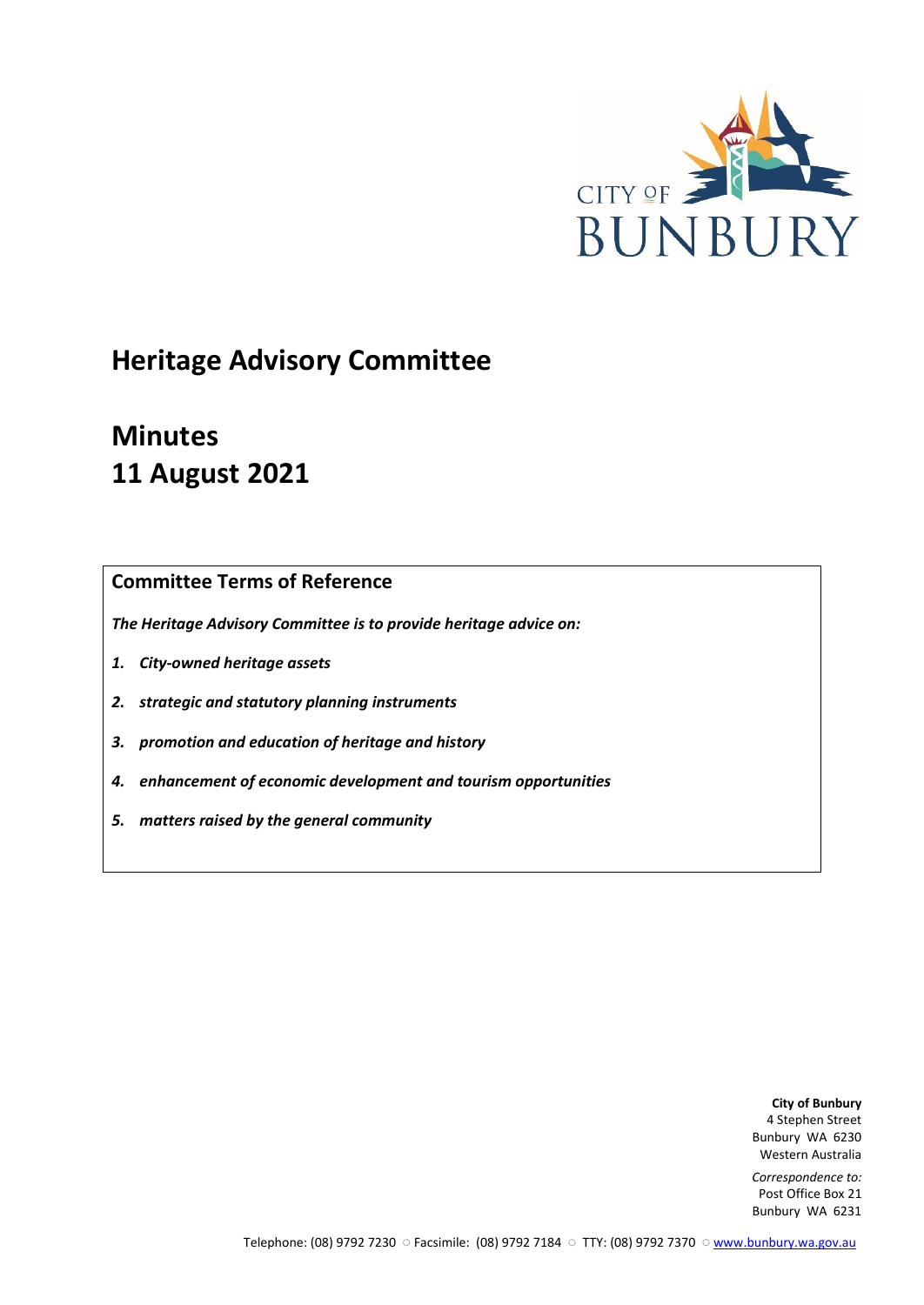## **Table of Contents**

|     | Item No | Subject<br>Page No |  |
|-----|---------|--------------------|--|
| 1.  |         |                    |  |
| 2.  |         |                    |  |
| 3.  |         |                    |  |
| 4.  |         |                    |  |
|     | 4.1     |                    |  |
|     | 4.2     |                    |  |
| 5.  |         |                    |  |
| 6.  |         |                    |  |
| 7.  |         |                    |  |
| 8.  |         |                    |  |
|     | 8.1     |                    |  |
|     | 8.2     |                    |  |
|     | 8.3     |                    |  |
| 9.  |         |                    |  |
| 10. |         |                    |  |
|     | 10.1    |                    |  |
|     | 10.2    |                    |  |
|     |         |                    |  |
|     |         |                    |  |
|     | 12.1    |                    |  |
|     | 12.2    |                    |  |
|     |         |                    |  |
| 14. |         |                    |  |
|     |         |                    |  |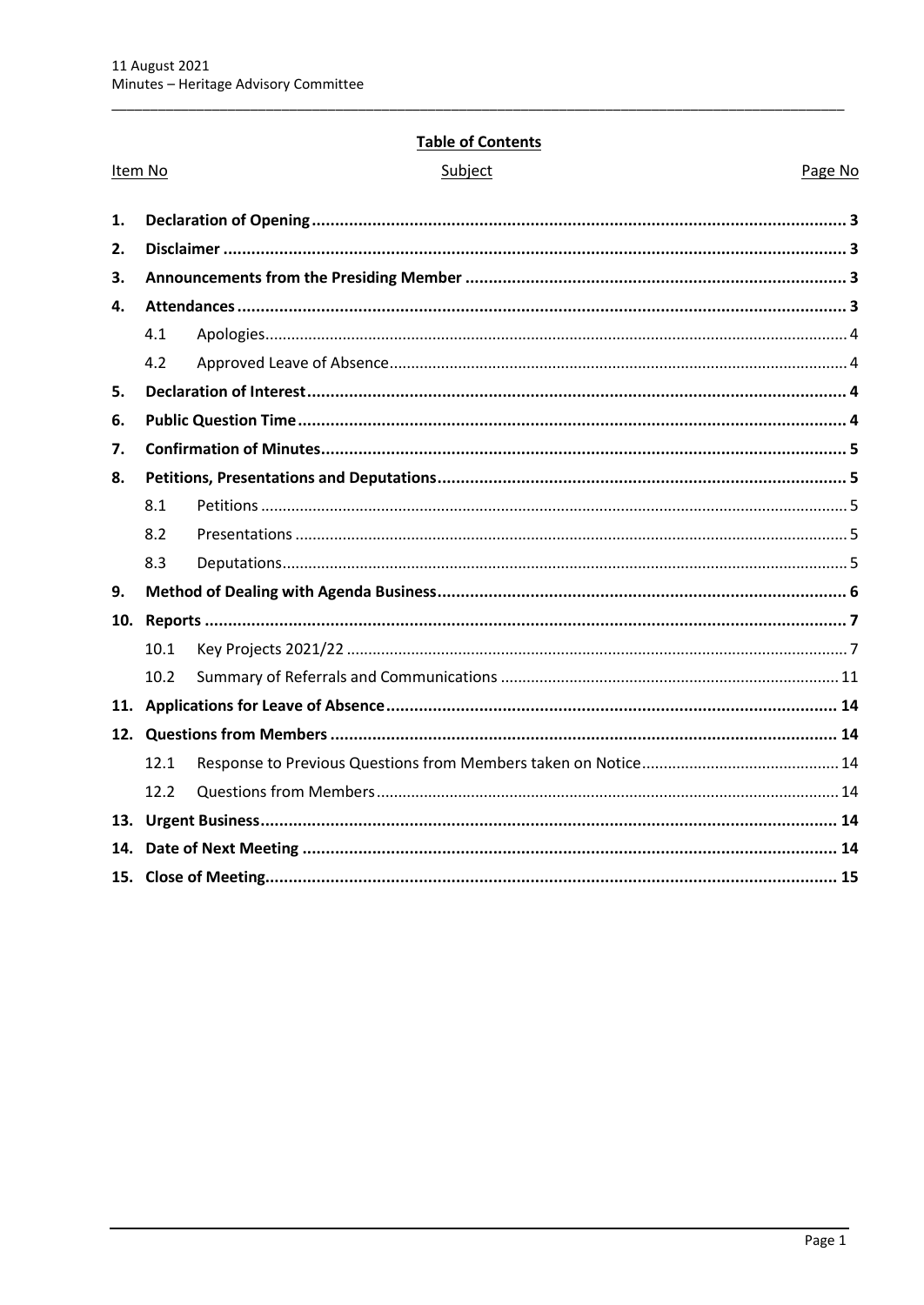# **Acknowledgement of Country**

\_\_\_\_\_\_\_\_\_\_\_\_\_\_\_\_\_\_\_\_\_\_\_\_\_\_\_\_\_\_\_\_\_\_\_\_\_\_\_\_\_\_\_\_\_\_\_\_\_\_\_\_\_\_\_\_\_\_\_\_\_\_\_\_\_\_\_\_\_\_\_\_\_\_\_\_\_\_\_\_\_\_\_\_\_\_\_\_\_\_\_\_\_\_\_

We acknowledge the Traditional owners of this land, the Wardandi Noongar people, and pay our respects to Elders past, present and emerging.

# **Vision**

Bunbury: welcoming and full of opportunities.

# **Organisational Values**

# #WEARECOB

|                     | We are one team                                    |
|---------------------|----------------------------------------------------|
|                     | We keep each other safe                            |
| WE ARE COMMUNITY    | We display empathy and respect                     |
|                     | We have fun and celebrate our successes            |
|                     | We work together to achieve great outcomes         |
|                     | We are open to opportunities                       |
|                     | We actively listen and think things through        |
| <b>WE ARE OPEN</b>  | We are inclusive and treat everyone equally        |
|                     | We are honest and open in our communications       |
|                     | We are open to feedback to improve our performance |
|                     | We lead the change, we own it                      |
|                     | We trust and empower each other                    |
| <b>WE ARE BRAVE</b> | We have the difficult conversations early          |
|                     | We hold ourselves to the highest standard          |
|                     | We have the courage to improve and simplify        |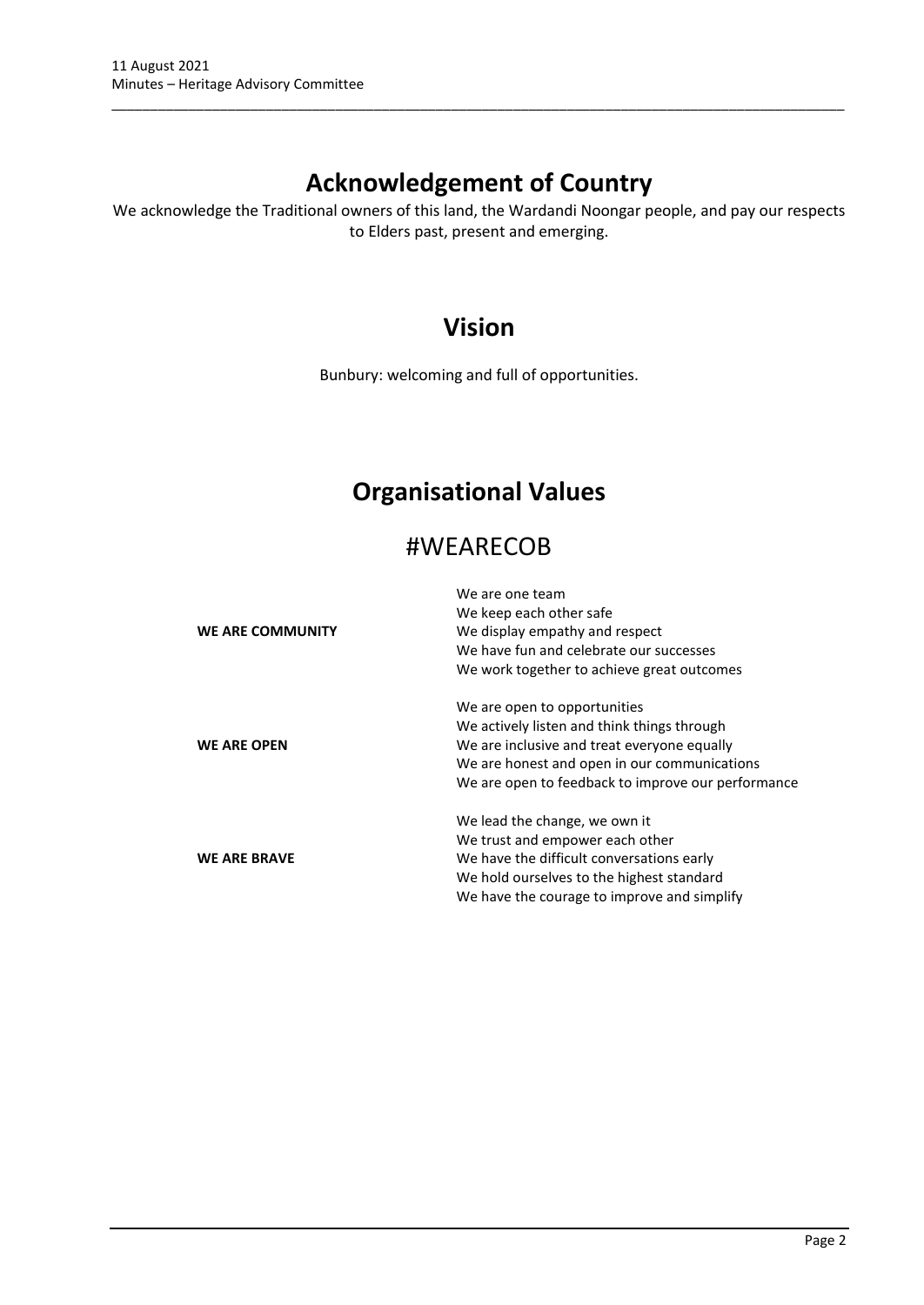

# **Heritage Advisory Committee**

# **Minutes 11 August 2021**

Members of the public to note that recommendations made by this committee are not final and will be subject to adoption (or otherwise) at a future meeting of the Bunbury City Council.

# <span id="page-3-0"></span>**1. Declaration of Opening**

The Presiding Member declared the meeting open at 4:00pm.

## <span id="page-3-1"></span>**2. Disclaimer**

Not applicable to this committee.

# <span id="page-3-2"></span>**3. Announcements from the Presiding Member**

There were no announcements from the Presiding Member.

# <span id="page-3-3"></span>**4. Attendances**

*Committee Members:*

| <b>Member Name</b>         | <b>Representing</b>     |
|----------------------------|-------------------------|
| Cr Tresslyn Smith          | <b>Presiding Member</b> |
| Mrs Del Ambrosius          | Community               |
| Mr Bernhard Bischoff       | Community               |
| Mr Stephen Craddock        | Community               |
| Mr Graham Houghton         | Community               |
| Mr Kent Lyon (from 4:03pm) | Community               |
| Mr Peter Suckling          | Community               |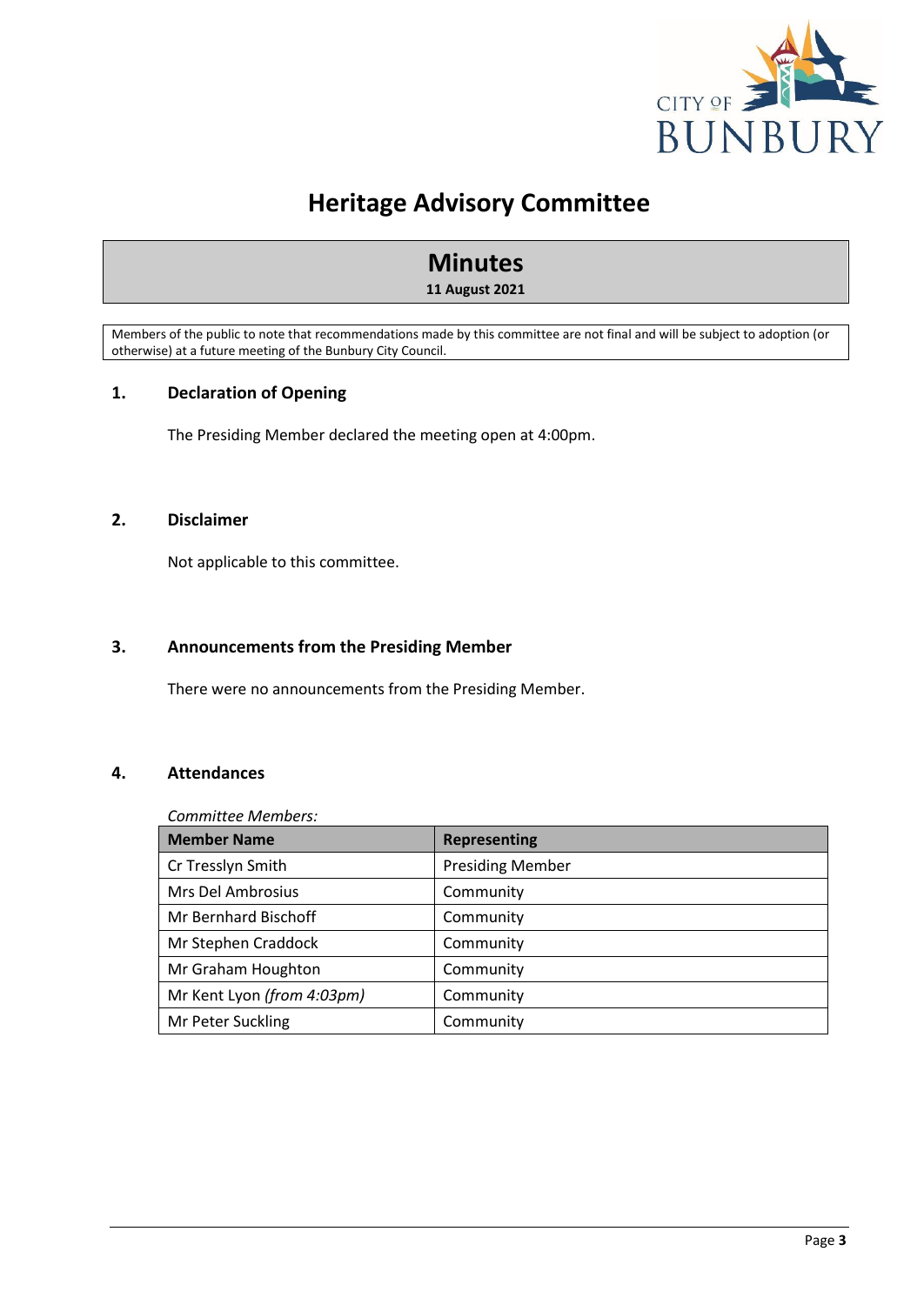#### *Support Staff:*

| <b>Name</b>      | <b>Title</b>                                                                                  |
|------------------|-----------------------------------------------------------------------------------------------|
| Mr Gary Barbour  | <b>Director Sustainable Communities</b>                                                       |
| Ms Lacey Brown   | Strategic Planning Officer (Heritage)                                                         |
| Ms Liz Allan     | Executive Assistant (Research and Projects) to the<br><b>Director Sustainable Communities</b> |
| Steve de Meillon | <b>Team Leader Community Partnerships</b>                                                     |

\_\_\_\_\_\_\_\_\_\_\_\_\_\_\_\_\_\_\_\_\_\_\_\_\_\_\_\_\_\_\_\_\_\_\_\_\_\_\_\_\_\_\_\_\_\_\_\_\_\_\_\_\_\_\_\_\_\_\_\_\_\_\_\_\_\_\_\_\_\_\_\_\_\_\_\_\_\_\_\_\_\_\_\_\_\_\_\_\_\_\_\_\_\_\_

#### <span id="page-4-0"></span>**4.1 Apologies**

Cr Todd Brown and Duncan Rutherford were apologies for the meeting.

# <span id="page-4-1"></span>**4.2 Approved Leave of Absence**

Nil

# <span id="page-4-2"></span>**6. Declaration of Interest**

IMPORTANT: Committee members to complete a "Disclosure of Interest" form for each item on the agenda in which they wish to disclose a financial/proximity/impartiality interest. They should give the form to the Presiding Member before the meeting commences. After the meeting, the form is to be forwarded to the Administration Services Section for inclusion in the Corporate Financial Disclosures Register.

Nil

# <span id="page-4-3"></span>**6. Public Question Time**

Not applicable to this Committee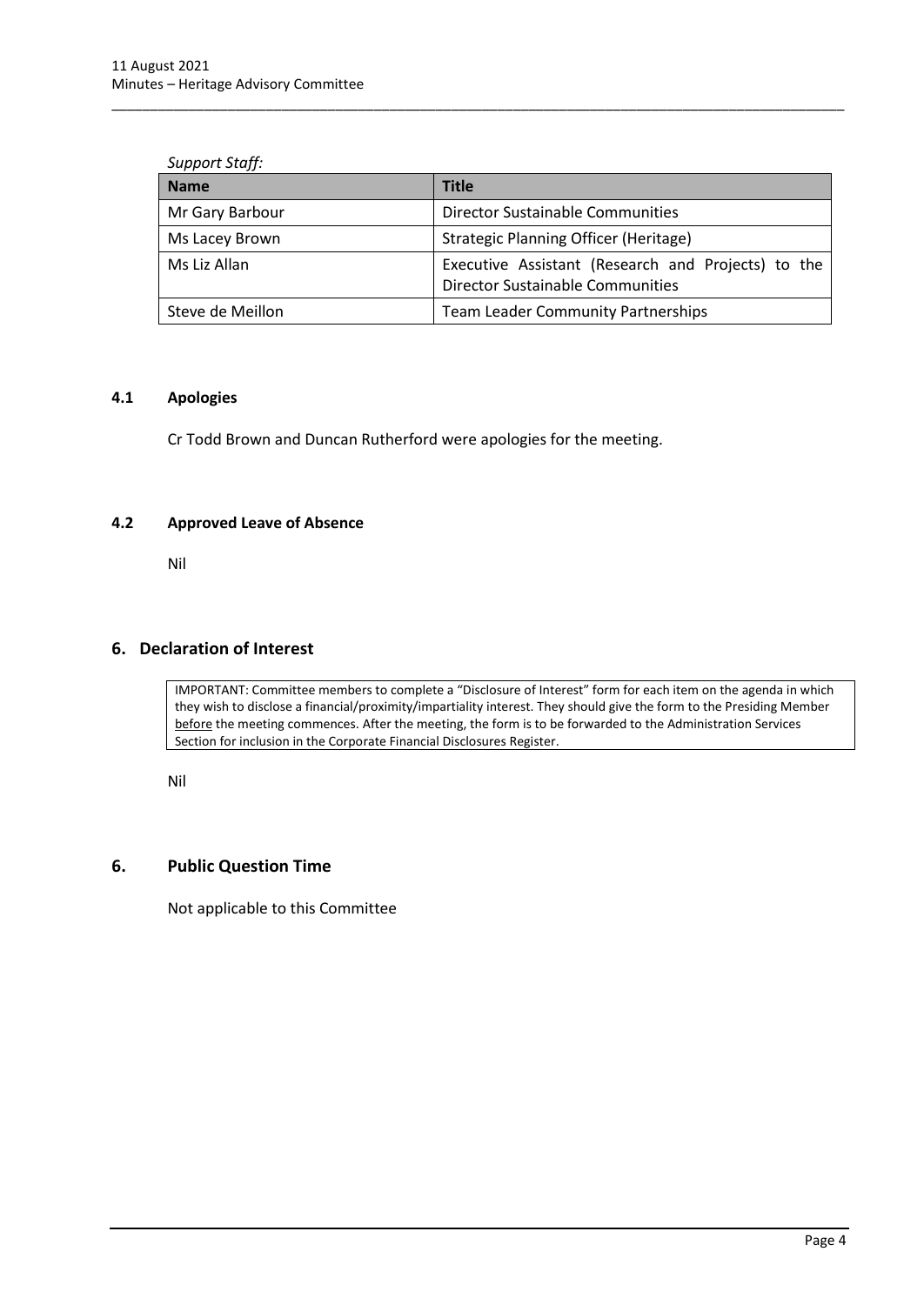# <span id="page-5-0"></span>**7. Confirmation of Minutes**

The Minutes of the Heritage Advisory Committee held on 14 April 2021 have been circulated.

\_\_\_\_\_\_\_\_\_\_\_\_\_\_\_\_\_\_\_\_\_\_\_\_\_\_\_\_\_\_\_\_\_\_\_\_\_\_\_\_\_\_\_\_\_\_\_\_\_\_\_\_\_\_\_\_\_\_\_\_\_\_\_\_\_\_\_\_\_\_\_\_\_\_\_\_\_\_\_\_\_\_\_\_\_\_\_\_\_\_\_\_\_\_\_

#### **Recommendation**

The Minutes of the Heritage Advisory Committee held 14 April 2021 are confirmed as a true and accurate record.

## **Outcome of the Meeting held 11 August 2021**

The recommendation was moved Graham Houghton, seconded Bernhard Bischoff.

The Presiding Member put the motion to the vote and it was adopted to become the Committee's decision on the matter.

# **Committee Decision**

That the Minutes of the Heritage Advisory Committee Meeting held 14 April 2021 be confirmed as a true and correct record.

CARRIED 6 votes "for" / Nil votes "against"

# <span id="page-5-1"></span>**8. Petitions, Presentations and Deputations**

#### <span id="page-5-2"></span>**8.1 Petitions**

Nil

# <span id="page-5-3"></span>**8.2 Presentations**

Steve de Meillon, Team Leader Community Partnerships addressed the Heritage Advisory Committee on the City's Reconciliation Action Plan.

Kent Lyon entered the meeting at 4:03pm.

#### <span id="page-5-4"></span>**8.3 Deputations**

Nil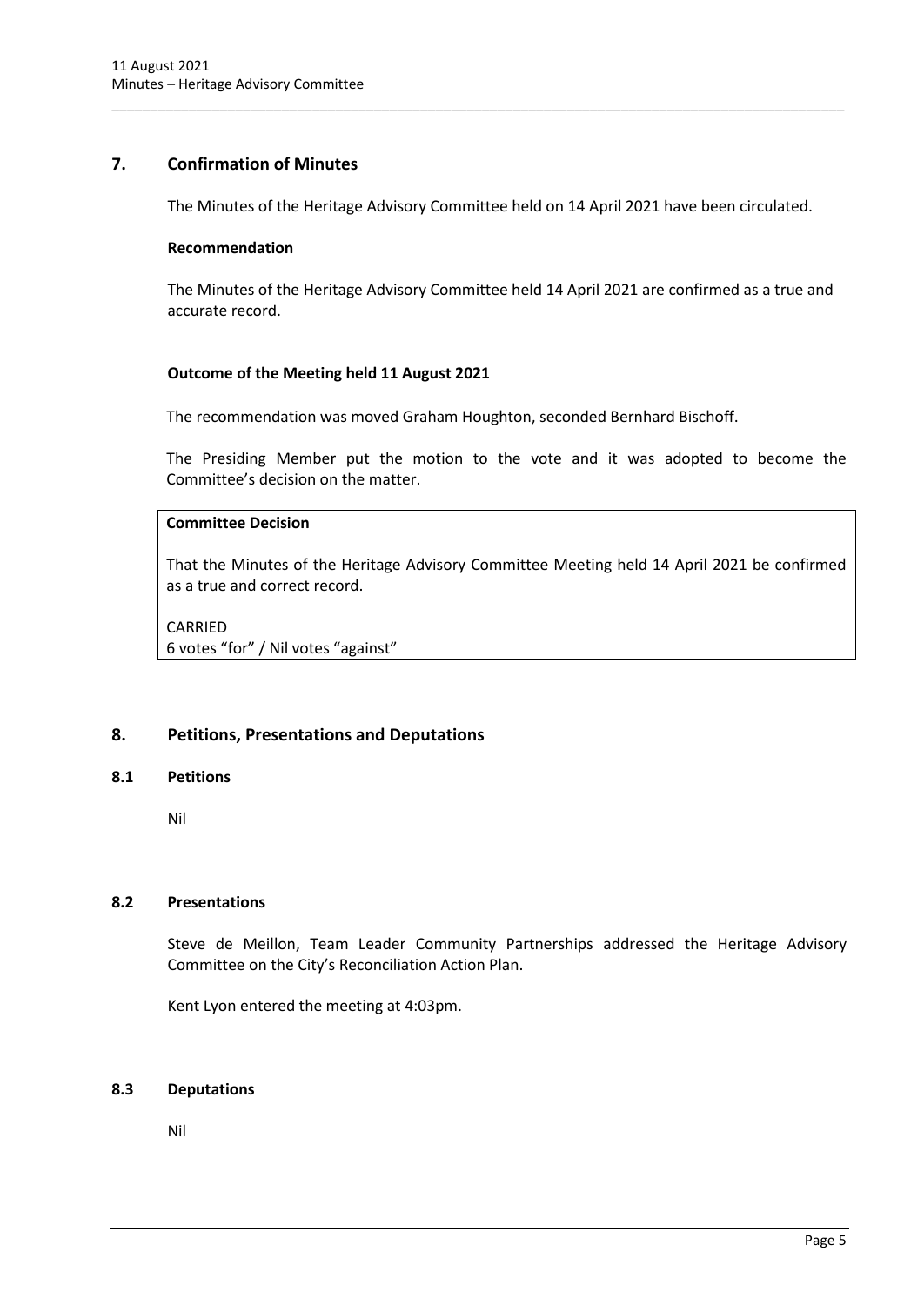# <span id="page-6-0"></span>**9. Method of Dealing with Agenda Business**

Items are to be dealt with in the order that they appear.

\_\_\_\_\_\_\_\_\_\_\_\_\_\_\_\_\_\_\_\_\_\_\_\_\_\_\_\_\_\_\_\_\_\_\_\_\_\_\_\_\_\_\_\_\_\_\_\_\_\_\_\_\_\_\_\_\_\_\_\_\_\_\_\_\_\_\_\_\_\_\_\_\_\_\_\_\_\_\_\_\_\_\_\_\_\_\_\_\_\_\_\_\_\_\_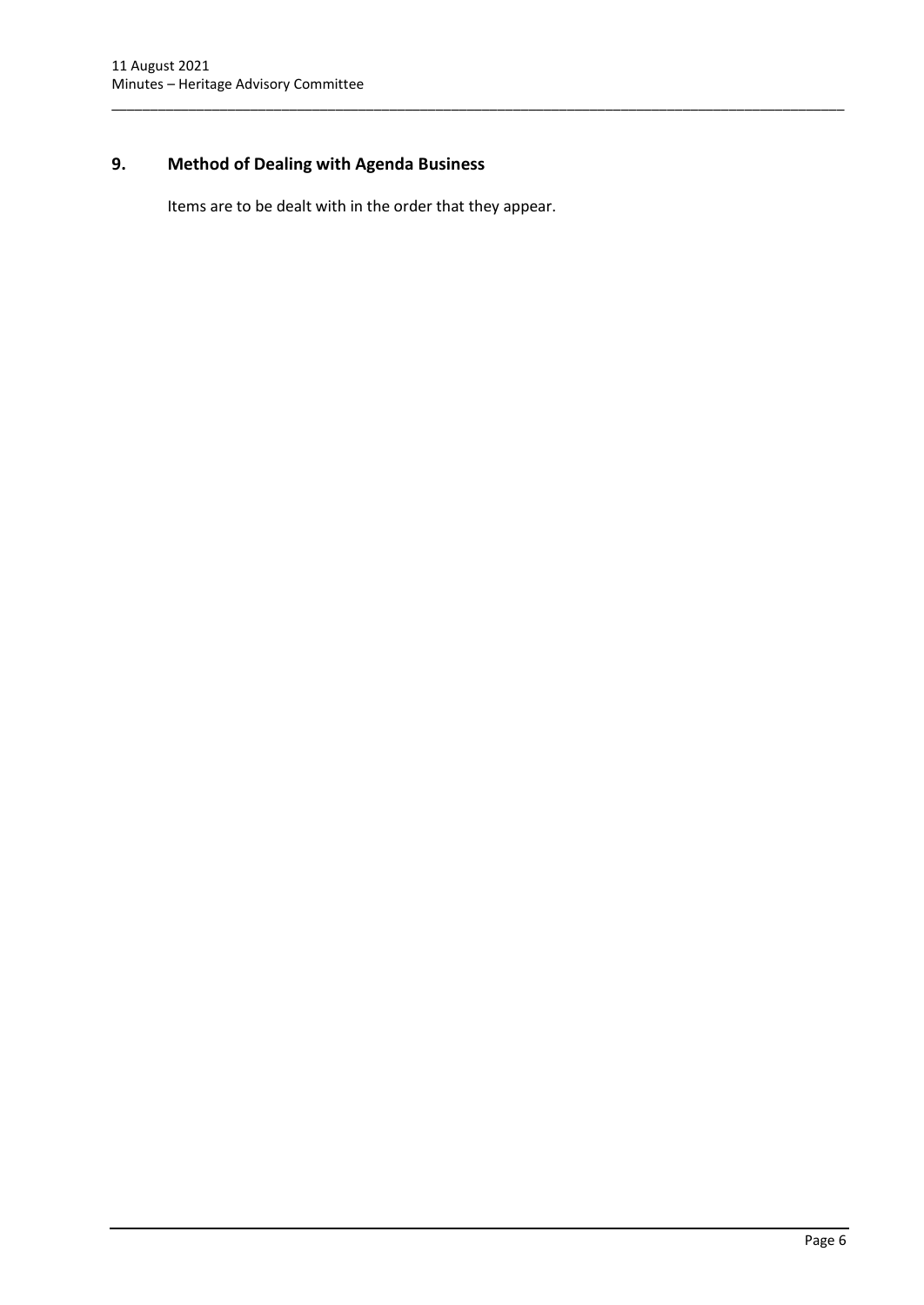### <span id="page-7-0"></span>**10. Reports**

#### <span id="page-7-1"></span>**10.1 Key Projects 2021/22**

| <b>File Ref:</b>            | COB/517                                            |          |                             |  |
|-----------------------------|----------------------------------------------------|----------|-----------------------------|--|
| <b>Applicant/Proponent:</b> | <b>Internal Report</b>                             |          |                             |  |
| <b>Responsible Officer:</b> | Lacey Brown, Strategic Planning Officer (Heritage) |          |                             |  |
| <b>Responsible Manager:</b> | Felicity Anderson, Manager City Growth             |          |                             |  |
| <b>Executive:</b>           | Gary Barbour, Director Sustainable Communities     |          |                             |  |
| <b>Authority/Discretion</b> | Advocacy                                           |          | Review                      |  |
|                             | Executive/Strategic                                |          | Quasi-Judicial              |  |
|                             | Legislative                                        | $\times$ | <b>Information Purposes</b> |  |
| <b>Attachments:</b>         | Nil                                                |          |                             |  |

\_\_\_\_\_\_\_\_\_\_\_\_\_\_\_\_\_\_\_\_\_\_\_\_\_\_\_\_\_\_\_\_\_\_\_\_\_\_\_\_\_\_\_\_\_\_\_\_\_\_\_\_\_\_\_\_\_\_\_\_\_\_\_\_\_\_\_\_\_\_\_\_\_\_\_\_\_\_\_\_\_\_\_\_\_\_\_\_\_\_\_\_\_\_\_

#### **Summary**

This item is to update the Heritage Advisory Committee (HAC) on the status of existing and new strategic planning (heritage) projects in the 2021/22 financial year.

#### **Executive Recommendation**

That the Heritage Advisory Committee note the information provided on the status of existing and new strategic planning (heritage) projects in the 2021/22 financial year.

#### **Strategic Relevance**

| Theme 4:<br>Goal:                  | Our City<br>Civic leadership, partnerships and sound governance in delivering with and for<br>the community.                                                                 |
|------------------------------------|------------------------------------------------------------------------------------------------------------------------------------------------------------------------------|
|                                    | Objective 4.2: A highly-engaged and involved community, working together on strategy<br>development and implementation.                                                      |
| Theme 3:<br>Goal:<br>Objective 3.3 | Our places and spaces<br>A natural and built environment that reflects Bunbury's core values.<br>High-quality urban design, well planned neighbourhoods with housing choice, |

and appropriate provision for diverse land uses to meet the community's needs.

#### **Regional Impact Statement**

Heritage is important for the community and has environmental, economic and social benefits as a resource for present and future generations. The City of Bunbury recognises the importance of identifying, assessing and managing heritage places within its local government area to align with contemporary community values.

#### **Background**

There are strategies, events and programs with which the HAC are affiliated. This item is designed to outline these, their current status and future direction. The post-election Heritage Advisory Committee (HAC) met for the first time in December 2019 with some new members joining the Committee. It was thought timely to conduct a strategic planning workshop in February 2020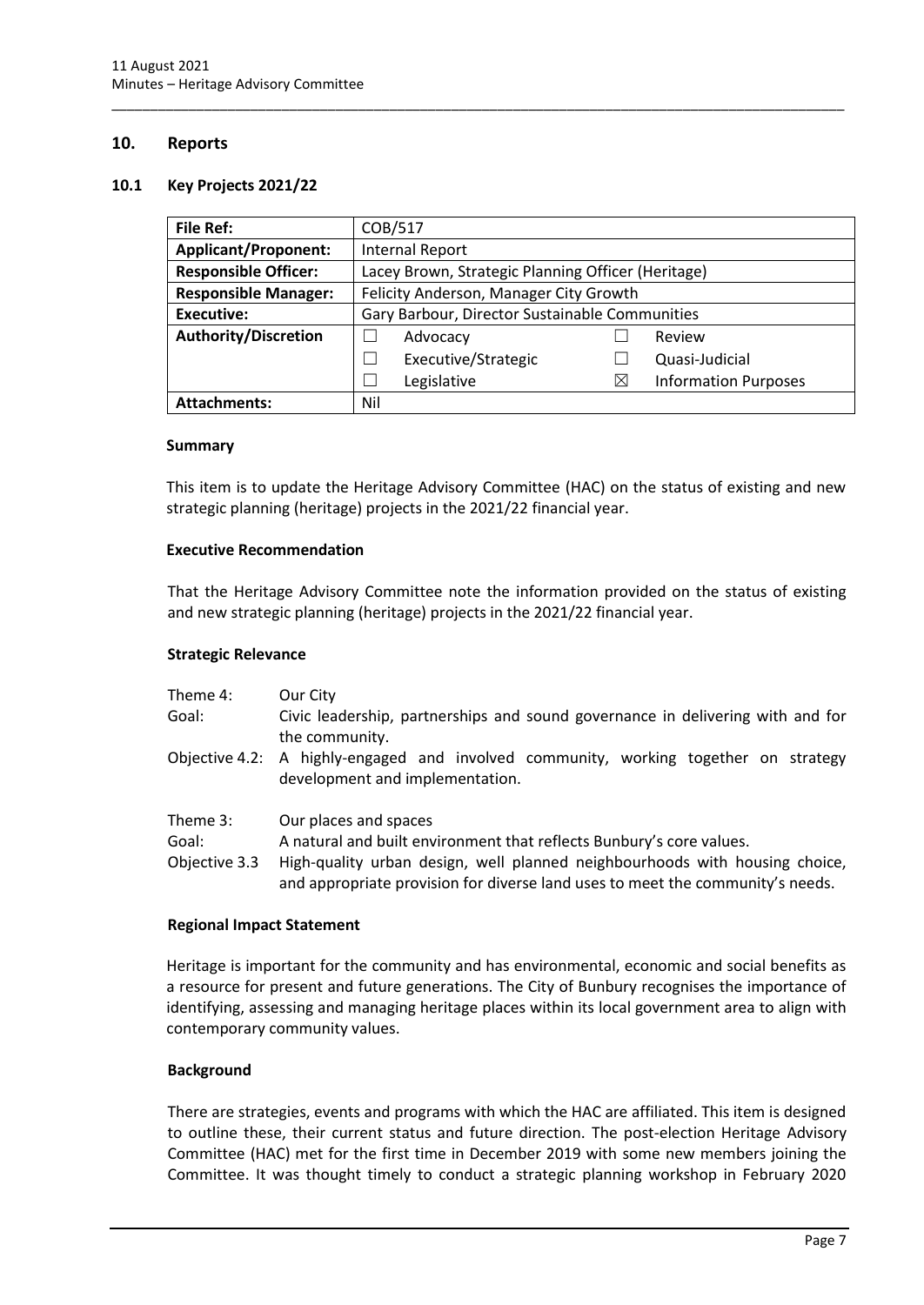with the new Committee to revisit the terms of reference, current projects and any priorities. On completion of the workshop, the HAC members agreed on five priorities that were consistent with the terms of reference.

\_\_\_\_\_\_\_\_\_\_\_\_\_\_\_\_\_\_\_\_\_\_\_\_\_\_\_\_\_\_\_\_\_\_\_\_\_\_\_\_\_\_\_\_\_\_\_\_\_\_\_\_\_\_\_\_\_\_\_\_\_\_\_\_\_\_\_\_\_\_\_\_\_\_\_\_\_\_\_\_\_\_\_\_\_\_\_\_\_\_\_\_\_\_\_

# **Council Policy Compliance**

This will define strategies and actions for the continued development of projects, policies, procedures and other initiatives that contribute to preserving, enhancing and promoting its local heritage.

#### **Legislative Compliance**

The following statutory planning instruments of the State Planning Framework and Local Planning Framework are applicable to the strategic priorities:

- The Burra Charter
- *Heritage Act 2018*
- *Planning and Development Act 2005*
- *Planning and Development (Local Planning Schemes) Regulations 2015*
- Relevant Local Planning Policies for Heritage
- State Planning Policy 3.5 Historic Heritage Conservation

#### **Officer Comments**

#### HAC Priorities

The strategic planning workshop was held with HAC members after the closing of the February 2020 HAC meeting. It was facilitated by the Strategic Planning Officer (Heritage) with the Director Sustainable Communities and the consultant Heritage Advisor providing advice as required.

The workshop focused on the HAC Terms of Reference and projects that were currently addressed in the budget. On completion of the workshop, five priorities were identified by the HAC members and officers.

| <b>Priority Project</b> |                                    | <b>Summary</b>                                                                                                                                                                                                                                                                                                                                                                                                                                             | <b>Timeframe</b> | Current                                              |
|-------------------------|------------------------------------|------------------------------------------------------------------------------------------------------------------------------------------------------------------------------------------------------------------------------------------------------------------------------------------------------------------------------------------------------------------------------------------------------------------------------------------------------------|------------------|------------------------------------------------------|
|                         |                                    |                                                                                                                                                                                                                                                                                                                                                                                                                                                            |                  | <b>Budget</b>                                        |
| 1.                      | Ocean Beach<br>Heritage Trail      | A heritage trail adjacent to the footpath<br>predominantly along Ocean Drive. Scoping study<br>and Noongar Art engagement completed<br>2020/21. Budget and project confirmed for<br>2021/22.                                                                                                                                                                                                                                                               | 2021-22          | \$30,000                                             |
| 2.                      | Asset Management<br>Prioritisation | The City has 10 Conservation Management<br>Plans (CMPs) for City-owned heritage assets. A<br>lot of the conservation works occur reactively<br>due to lack of budget. A qualified professional is<br>required to assess the CMPs, prioritise works<br>across the heritage assets and assign costs. This<br>would allow for budget preparation and a<br>rollout of works from year to year. This has been<br>identified as a priority in the draft Heritage | 2022-23          | Nil<br>Requires a<br>budget bid.<br>Approx.<br>\$15k |

Current details and status are as follows: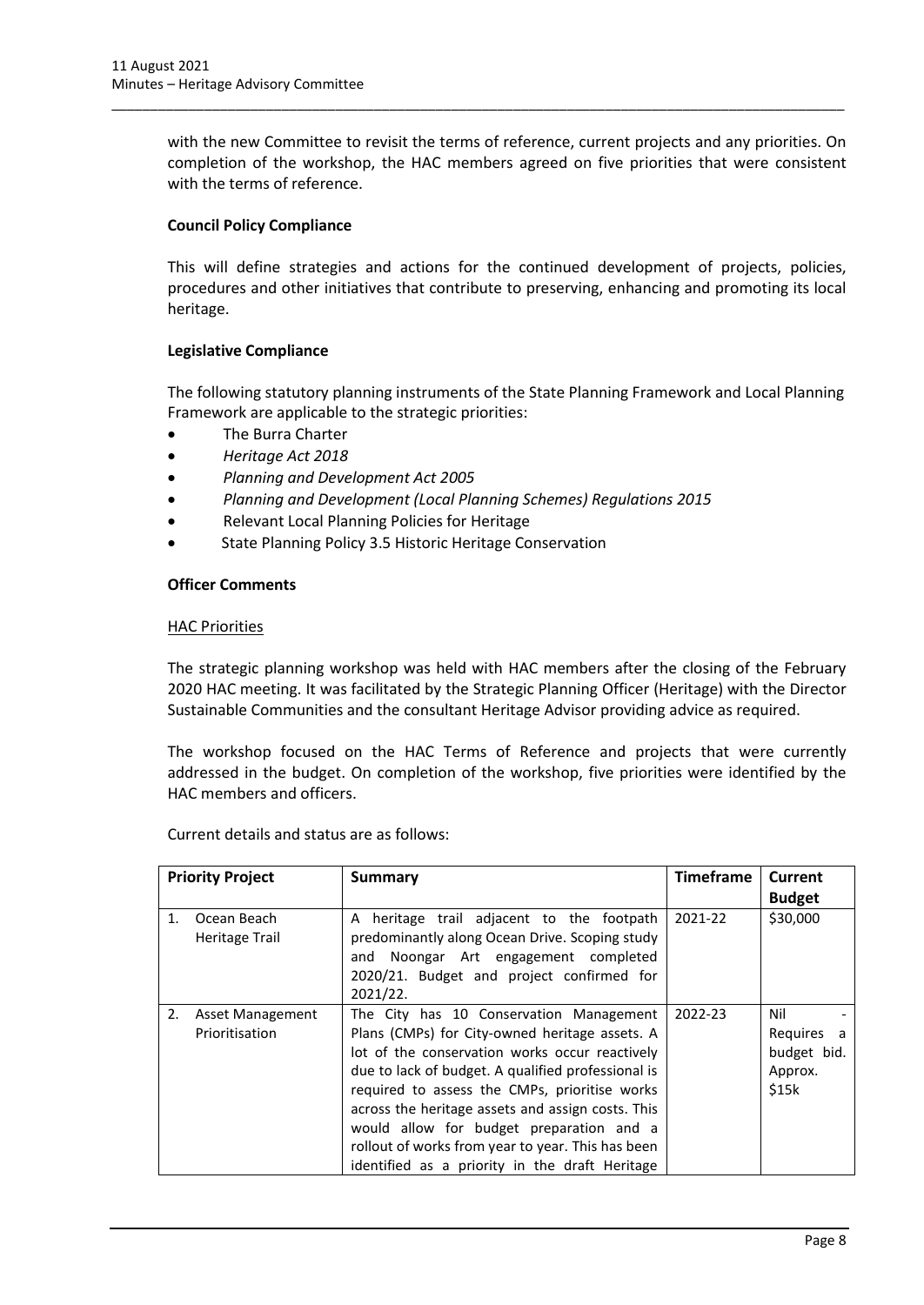| <b>Priority Project</b> |                                                                                                  | <b>Summary</b>                                                                                                                                                                                                                                                                                                                                                                                | <b>Timeframe</b>                   | <b>Current</b><br><b>Budget</b>    |
|-------------------------|--------------------------------------------------------------------------------------------------|-----------------------------------------------------------------------------------------------------------------------------------------------------------------------------------------------------------------------------------------------------------------------------------------------------------------------------------------------------------------------------------------------|------------------------------------|------------------------------------|
|                         |                                                                                                  | Strategy.                                                                                                                                                                                                                                                                                                                                                                                     |                                    |                                    |
| 3.                      | Street-by-street<br>survey to inform<br>Local Heritage Survey<br>(MHI)                           | After the initial preparation of the Municipal<br>Heritage Inventory, places have been added to<br>the MHI by nomination only. This has resulted in<br>adhoc listings. The budget will allow a street-by<br>street assessment of the Tree Street Area and<br>CBD.                                                                                                                             | 2021-22                            | \$30,000                           |
| 4.                      | Policy development -<br>Significant Tree<br>Register and Heritage<br><b>Conservation Notices</b> | Under the The Planning and Development (Local<br>Planning Schemes) Regulations 2015, local<br>governments have the ability to issue tree<br>preservation orders and heritage conservation<br>notices. A public information sheet has been<br>drafted and officers are awaiting release of a<br>State model policy template. Will require a<br>contemporary review of the draft tree listings. | 2021-22                            | Will<br>be<br>completed<br>inhouse |
| 5.                      | Incorporation of<br>heritage into City-<br>wide strategies                                       | This has been identified in the draft Heritage<br>Strategy. Officers are currently finalising the<br>draft to prepare for public consultation.                                                                                                                                                                                                                                                | Strategy<br>reviews are<br>ongoing | Expended                           |

\_\_\_\_\_\_\_\_\_\_\_\_\_\_\_\_\_\_\_\_\_\_\_\_\_\_\_\_\_\_\_\_\_\_\_\_\_\_\_\_\_\_\_\_\_\_\_\_\_\_\_\_\_\_\_\_\_\_\_\_\_\_\_\_\_\_\_\_\_\_\_\_\_\_\_\_\_\_\_\_\_\_\_\_\_\_\_\_\_\_\_\_\_\_\_

#### Local Government Election 16 October 2021

Spill of all Committees for election. Please note that all existing members will need to reapply.

#### Operational Projects

- State Heritage Awards 2021
- City of Bunbury Heritage Awards 2022
- Bunbury Heritage Forum (in line with the National Trust Heritage Festival 2022)
- Heritage Advisory Service
- Heritage Advisory Committee

#### **Analysis of Financial and Budget Implications**

The project for Asset Management Prioritisation has been identified in consultation and drafting of the Heritage Strategy as a priority. A budget of at least \$15,000 will be recommended as part of Council budget deliberations for 2022/23 in due course.

#### **Community Consultation**

Not applicable

#### **Councillor/Officer Consultation**

Councillor members were consulted through the Heritage Advisory Committee.

#### **Applicant Consultation**

Not applicable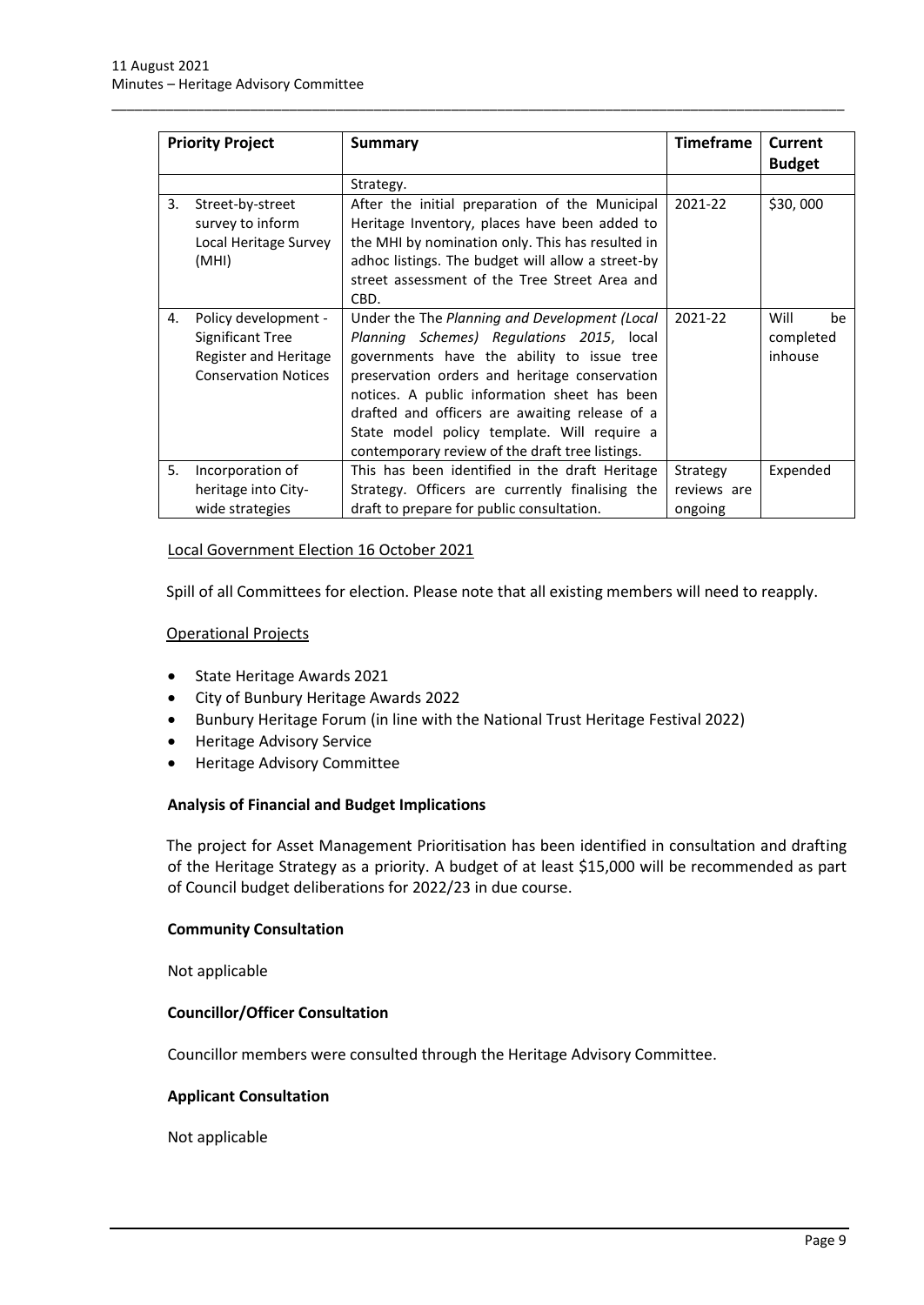### **Timeline: Council Decision Implementation**

Not applicable

## **Outcome of the Meeting held 11 August 2021**

The recommendation was moved Kent Lyon, seconded Stephen Craddock.

The Presiding Member put the motion to the vote and it was adopted to become the Committee's decision on the matter.

\_\_\_\_\_\_\_\_\_\_\_\_\_\_\_\_\_\_\_\_\_\_\_\_\_\_\_\_\_\_\_\_\_\_\_\_\_\_\_\_\_\_\_\_\_\_\_\_\_\_\_\_\_\_\_\_\_\_\_\_\_\_\_\_\_\_\_\_\_\_\_\_\_\_\_\_\_\_\_\_\_\_\_\_\_\_\_\_\_\_\_\_\_\_\_

# **Committee Decision**

That the Heritage Advisory Committee note the information provided on the status of existing and new strategic planning (heritage) projects in the 2021/22 financial year.

CARRIED 7 votes "for" / Nil votes "against"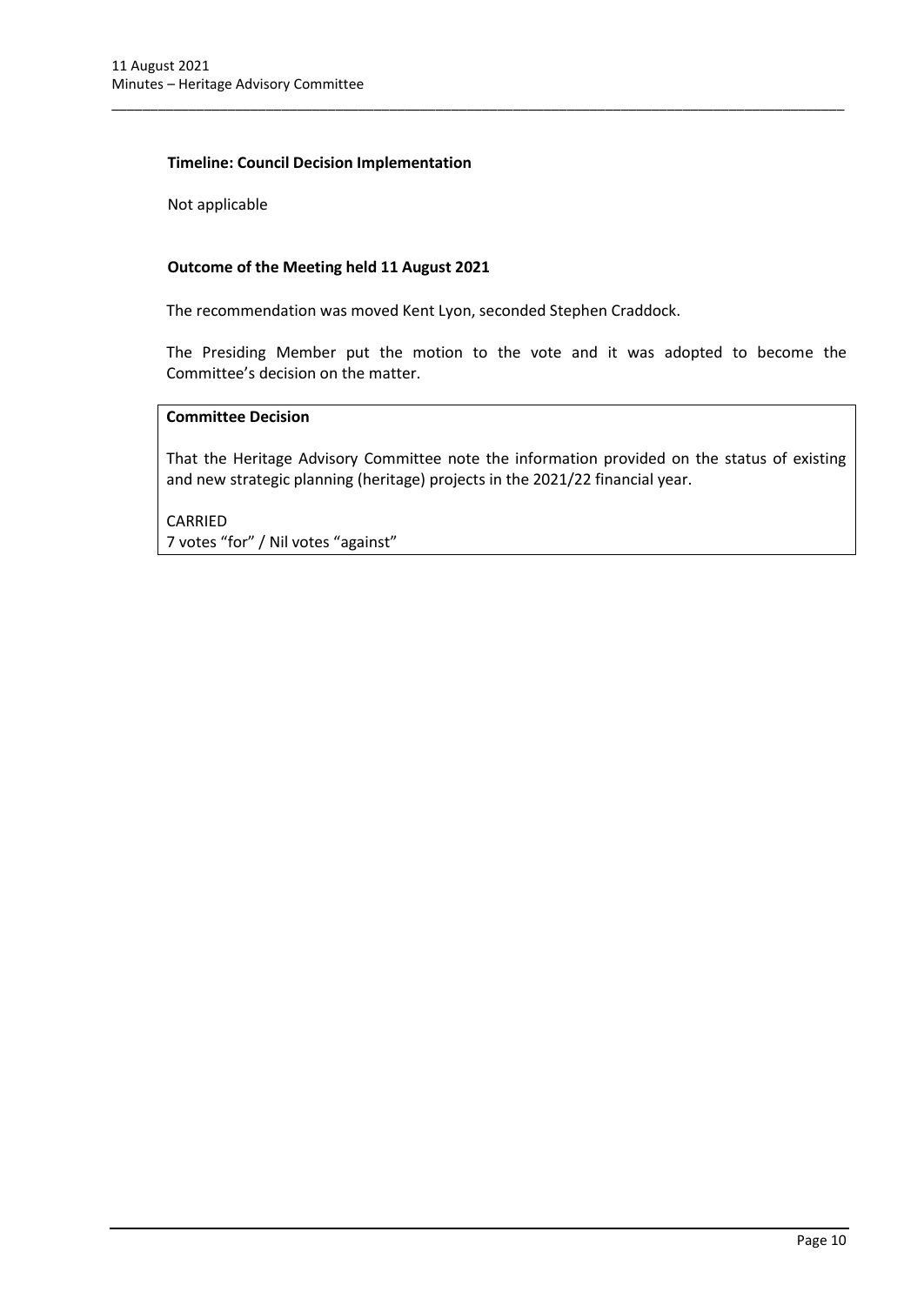#### <span id="page-11-0"></span>**10.2 Summary of Referrals and Communications**

| <b>File Ref:</b>            | COB/517                                            |          |                             |
|-----------------------------|----------------------------------------------------|----------|-----------------------------|
|                             |                                                    |          |                             |
| <b>Applicant/Proponent:</b> | Heritage Advisory Committee                        |          |                             |
| <b>Responsible Officer:</b> | Lacey Brown, Strategic Planning Officer (Heritage) |          |                             |
| <b>Responsible Manager:</b> | Felicity Anderson, Manager City Growth             |          |                             |
| <b>Executive:</b>           | Gary Barbour, Director Sustainable Communities     |          |                             |
| <b>Authority/Discretion</b> | Advocacy                                           |          | Review                      |
|                             | Executive/Strategic                                |          | Quasi-Judicial              |
|                             | Legislative                                        | $\times$ | <b>Information Purposes</b> |
| <b>Attachments:</b>         | Nil                                                |          |                             |

\_\_\_\_\_\_\_\_\_\_\_\_\_\_\_\_\_\_\_\_\_\_\_\_\_\_\_\_\_\_\_\_\_\_\_\_\_\_\_\_\_\_\_\_\_\_\_\_\_\_\_\_\_\_\_\_\_\_\_\_\_\_\_\_\_\_\_\_\_\_\_\_\_\_\_\_\_\_\_\_\_\_\_\_\_\_\_\_\_\_\_\_\_\_\_

#### **Summary**

The Heritage Advisor and Strategic Planning Officer (Heritage) have provided details to the Heritage Advisory Committee on recent development application referrals, discussions and events since the last Committee meeting.

#### **Executive Recommendation**

That the Heritage Advisory Committee note the summary of referrals and communications as detailed in the Officer Comments.

#### **Strategic Relevance**

| Theme 1:<br>Goal:                  | Our community and culture<br>A safe, healthy and cohesive community, with a rich cultural life, and supportive<br>social environment.                                                                                                                          |
|------------------------------------|----------------------------------------------------------------------------------------------------------------------------------------------------------------------------------------------------------------------------------------------------------------|
| Objective 1.4                      | Arts, culture, heritage and events that enrich our understanding and enjoyment<br>of life, celebrate our identity and bring the community together.                                                                                                            |
| Theme 3:<br>Goal:<br>Objective 3.3 | Our places and spaces<br>A natural and built environment that reflects Bunbury's core values.<br>High-quality urban design, well planned neighbourhoods with housing choice,<br>and appropriate provision for diverse land uses to meet the community's needs. |

#### **Regional Impact Statement**

Heritage is important for the community and has environmental, economic and social benefits as a resource for present and future generations. The City of Bunbury recognises the importance of identifying, assessing and managing heritage places within its local government area to align with contemporary community values.

#### **Background**

The Heritage Advisory Committee (HAC) is advised of recent development applications, decisions, policy, enquiries and/or events to assist in the awareness and promotion of heritage development and education in Bunbury. This provides a transparent approach for the wider community and is consistent with the terms of reference for the HAC.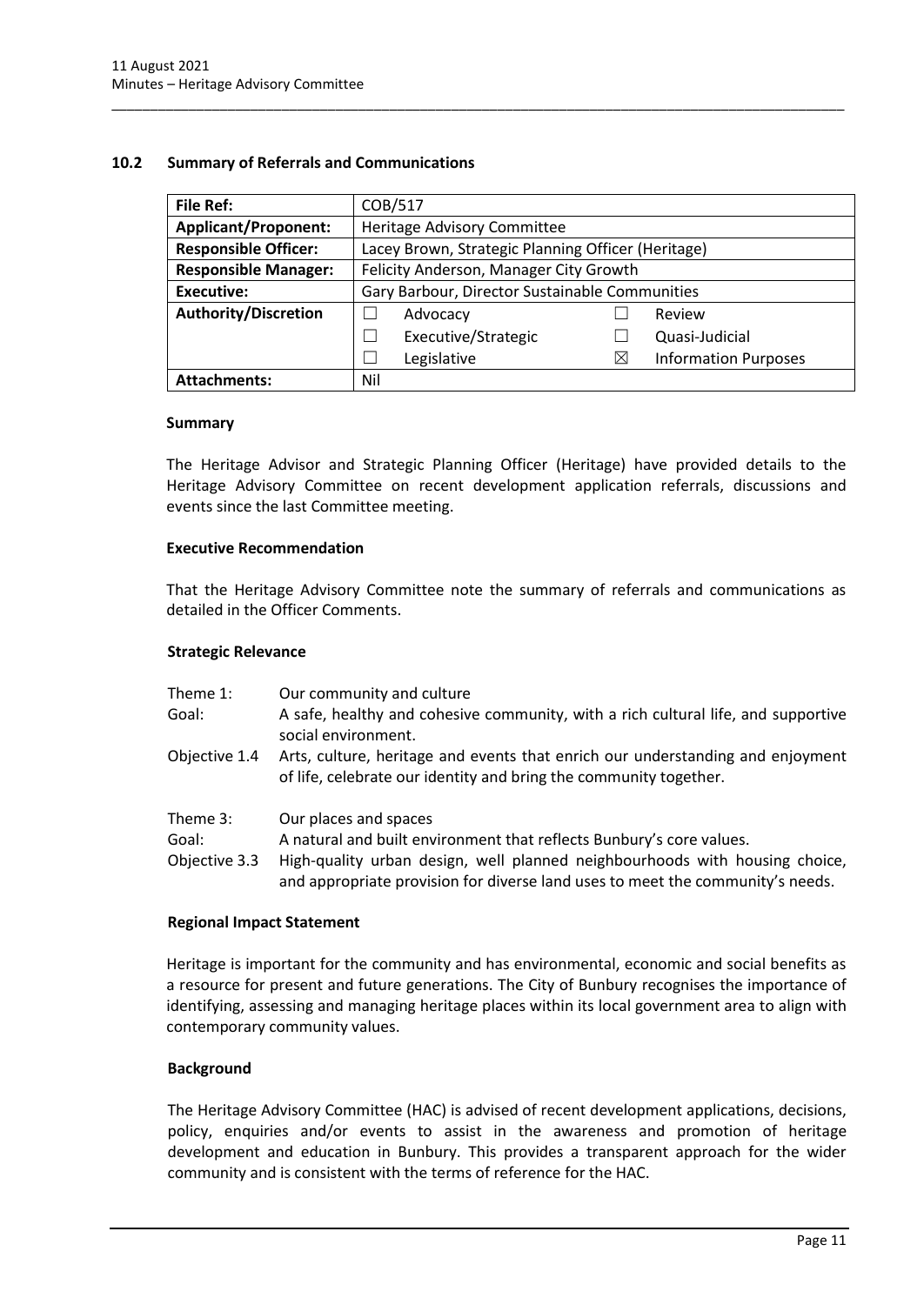# **Legislative/Council Policy Compliance**

The following statutory planning instruments of the State Planning Framework and Local Planning Framework are applicable to the assessment of development applications and heritage advice:

\_\_\_\_\_\_\_\_\_\_\_\_\_\_\_\_\_\_\_\_\_\_\_\_\_\_\_\_\_\_\_\_\_\_\_\_\_\_\_\_\_\_\_\_\_\_\_\_\_\_\_\_\_\_\_\_\_\_\_\_\_\_\_\_\_\_\_\_\_\_\_\_\_\_\_\_\_\_\_\_\_\_\_\_\_\_\_\_\_\_\_\_\_\_\_

- The Burra Charter
- *Heritage Act 2018*
- *Planning and Development Act 2005*
- *Planning and Development (Local Planning Schemes) Regulations 2015*
- Relevant Local Planning Policies for Heritage
- State Planning Policy 3.5 Historic Heritage Conservation

## **Officer Comments**

The referral and communications list is as follows:

| 99A Stirling Street - new grouped dwelling                                         |
|------------------------------------------------------------------------------------|
| 17 Ednie Street - retrospective approval for additions/outbuilding                 |
| 52 Stirling Street - new additions to grouped dwellings and additional outbuilding |
| <b>Stirling Street Arts Centre - Outbuilding</b>                                   |
| 45 Moore Street - alterations and outbuilding                                      |
| Red Mill Store - enquiry                                                           |
| Bunbury Women's Club - window sealing                                              |
| 149 Victoria Street - Old Commonwealth Bank - amendment to original DA             |
| 15 Forrest Ave – demolition of building that was relocated to site in 1953         |
| 19 Austral Parade - Fence                                                          |
| 62 Frankel Street - signage and window treatment enquiry                           |
| 47A Moore Street - Carport                                                         |
| 151 Victoria Street - Telstra Building - Façade Upgrades                           |
| Flynn Street - Replacement of Timber Grave Markers                                 |
| Carmody Place - Fmr Railway Station - Lease Renewal Conditions for Cafe            |
| 44 William Street - enquiry                                                        |
| 21 Charles Street - enquiry                                                        |
| 51 Charles Street - written planning advice                                        |
| Bunbury Museum and Heritage Centre - internal works                                |
| 9 Park Street - enquiry                                                            |
| National Trust Information Forum - Looking after your heritage place               |
| State Heritage Awards 2021                                                         |
|                                                                                    |

#### **Analysis of Financial and Budget Implications**

There are no financial or budget implications associated with this report.

#### **Community Consultation**

Not applicable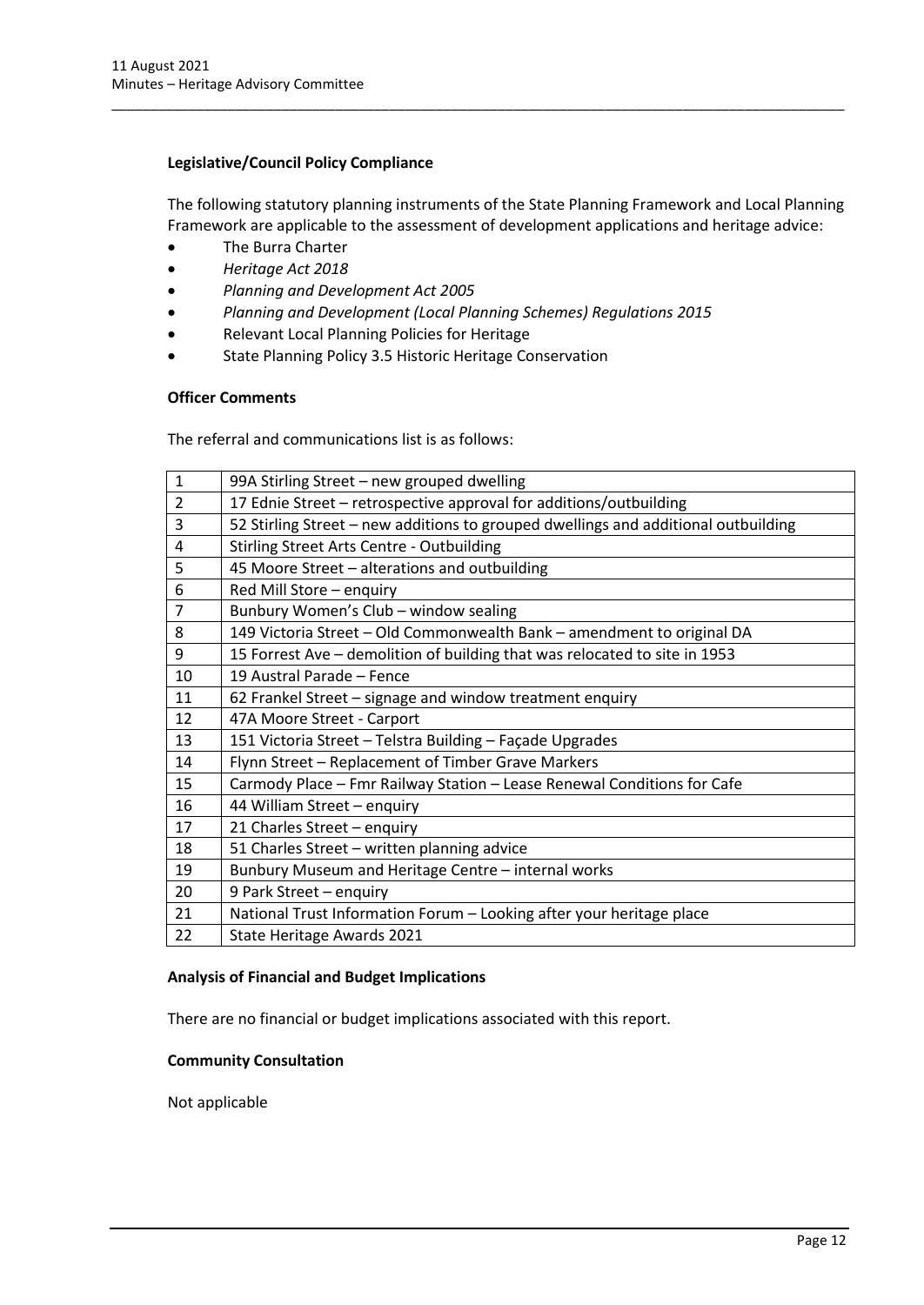# **Councillor/Officer Consultation**

Councillor members were consulted through the Heritage Advisory Committee.

\_\_\_\_\_\_\_\_\_\_\_\_\_\_\_\_\_\_\_\_\_\_\_\_\_\_\_\_\_\_\_\_\_\_\_\_\_\_\_\_\_\_\_\_\_\_\_\_\_\_\_\_\_\_\_\_\_\_\_\_\_\_\_\_\_\_\_\_\_\_\_\_\_\_\_\_\_\_\_\_\_\_\_\_\_\_\_\_\_\_\_\_\_\_\_

#### **Applicant Consultation**

Not applicable

## **Timeline: Council Decision Implementation**

Not applicable

## **Outcome of the Meeting held 11 August 2021**

The recommendation was moved Del Ambrosius, seconded Peter Suckling.

The Presiding Member put the motion to the vote and it was adopted to become the Committee's decision on the matter.

# **Committee Decision**

That the Heritage Advisory Committee note the summary of referrals and communications as detailed in the Officer Comments.

CARRIED 7 votes "for" / Nil votes "against"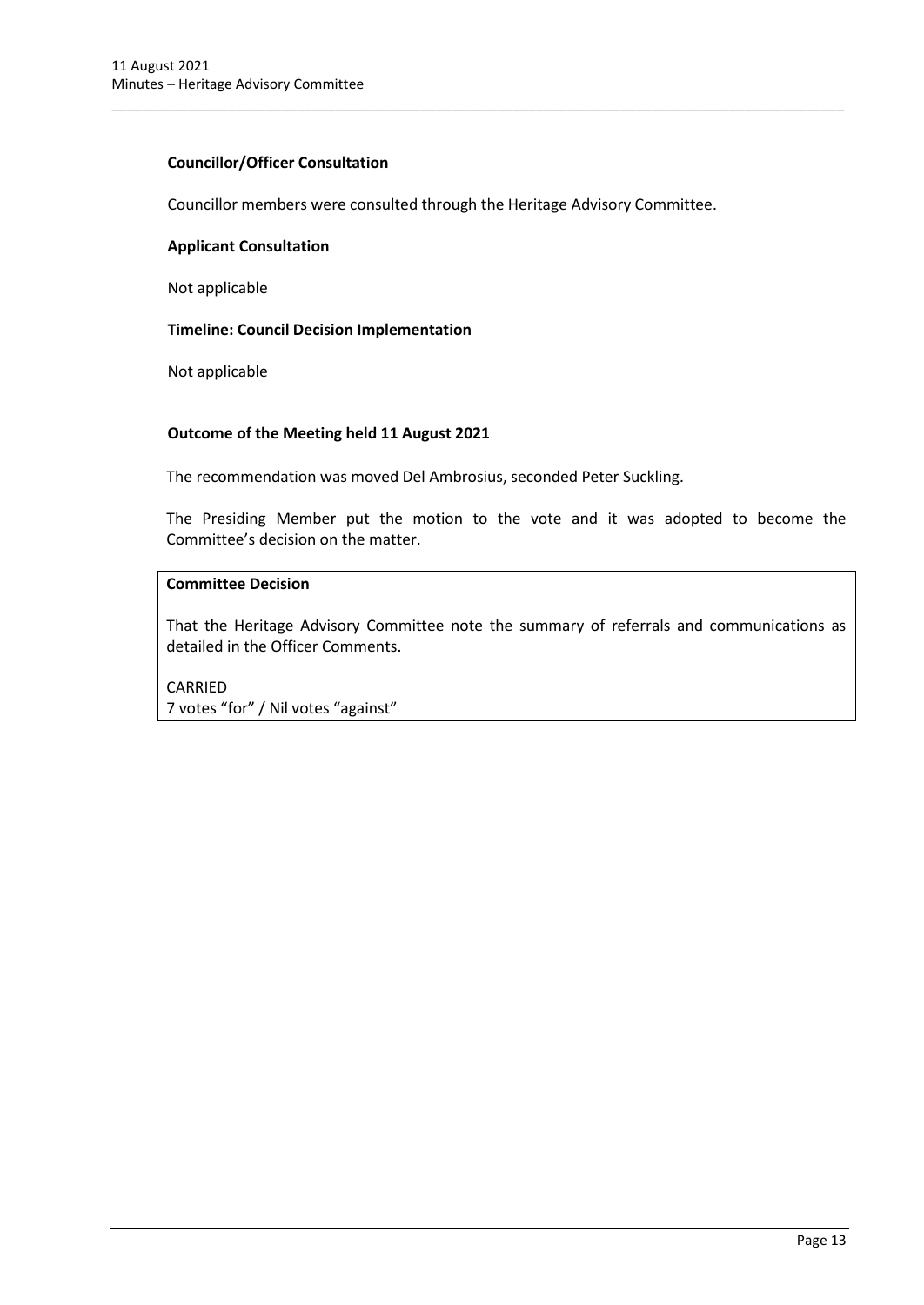## <span id="page-14-0"></span>**11. Applications for Leave of Absence**

Not applicable to this committee.

### <span id="page-14-1"></span>**12. Questions from Members**

#### <span id="page-14-2"></span>**12.1 Response to Previous Questions from Members taken on Notice**

Nil

#### <span id="page-14-3"></span>**12.2 Questions from Members**

Question 1 Del Ambrosius noted the state of the Leschenault Homestead and the deterioration of this Heritage Listed historical homestead. She acknowledged that this was port land and asked if there was anything that the City could do.

\_\_\_\_\_\_\_\_\_\_\_\_\_\_\_\_\_\_\_\_\_\_\_\_\_\_\_\_\_\_\_\_\_\_\_\_\_\_\_\_\_\_\_\_\_\_\_\_\_\_\_\_\_\_\_\_\_\_\_\_\_\_\_\_\_\_\_\_\_\_\_\_\_\_\_\_\_\_\_\_\_\_\_\_\_\_\_\_\_\_\_\_\_\_\_

- Answer 1: Gary Barbour advised that he would ring the General Manager to find out what Southern Ports' intentions were for the Leschenault Homestead.
- Question 2: Members of the Committee noted that Aqwest had purchased the old GWN building as it gave employees access to stabilise the reservoir. The question was asked whether photographic archives could be taken of the building.
- Answer 2: Lacey Brown advised that this building was on the Municipal Heritage Inventory and prior to any demolition archival records would be required.
- Question 3: Members noted that an event should be held to commemorate the opening of Jetty Road (the Arrol Crane/Timber Jetty) and asked if the family of John Vernon, as the mover of the original Timber Jetty Presentation Society Motion, could be invited to attend.
- Answer 3: Gary Barbour advised that this could be looked at subject to agreement from the Department of Transport.

#### <span id="page-14-4"></span>**13. Urgent Business**

Nil

#### <span id="page-14-5"></span>**14. Date of Next Meeting**

The next meeting of the Heritage Advisory Committee will be held on 13 October 2021.